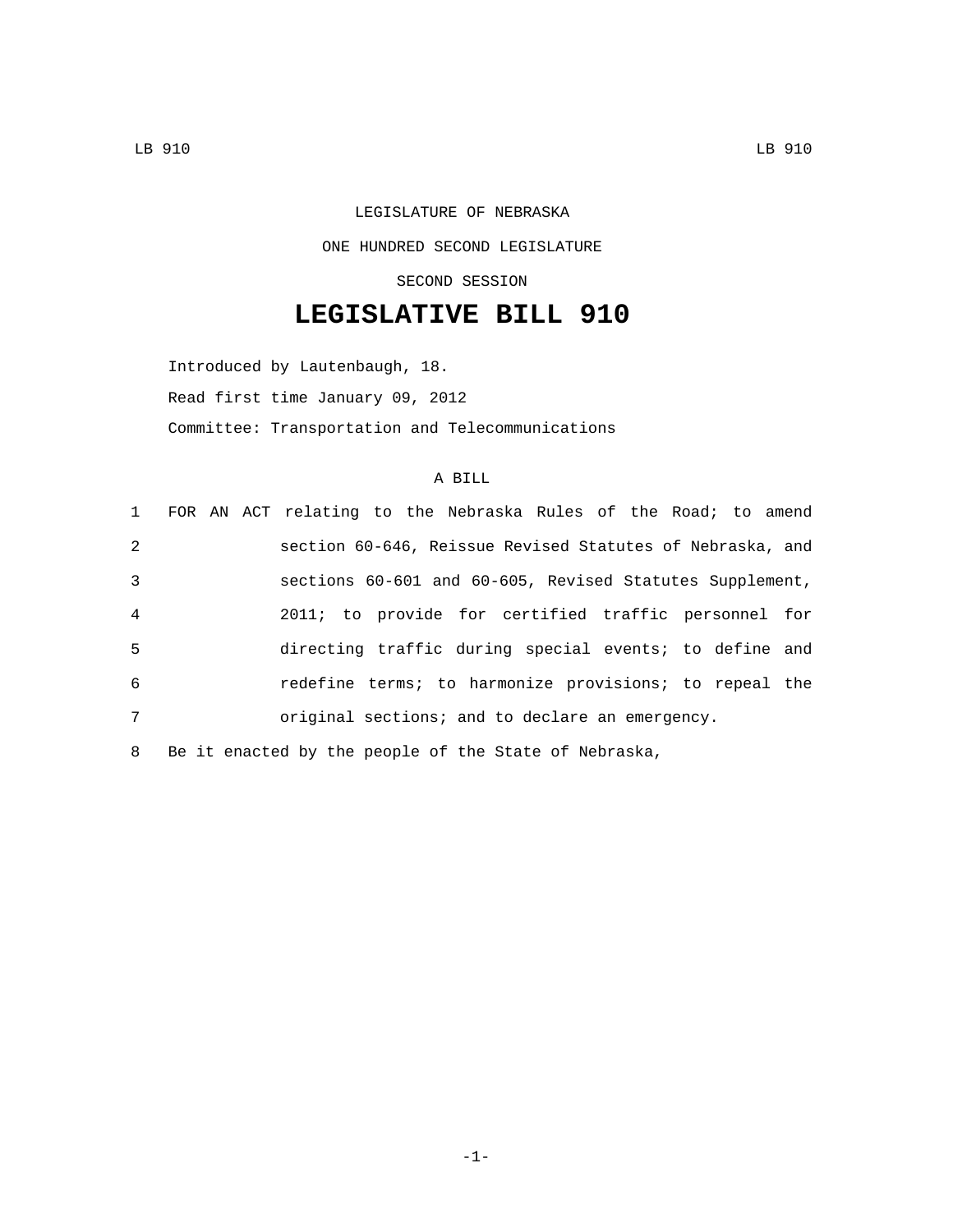Section 1. Section 60-601, Revised Statutes Supplement, 2 2011, is amended to read: 60-601 Sections 60-601 to 60-6,380 and section 3 of this act shall be known and may be cited as the Nebraska Rules of the 5 Road. Sec. 2. Section 60-605, Revised Statutes Supplement, 7 2011, is amended to read: 60-605 For purposes of the Nebraska Rules of the Road, 9 the definitions found in sections 60-606 to 60-676 and section 3 of 10 this act shall be used. Sec. 3. Certified traffic personnel means (1) any person specially trained and certified in traffic control or (2) an off-duty peace officer, used by a political subdivision or special event 14 organizer for directing traffic only at a special event which makes use of the public highways. A special event shall include, but not be limited to, triathlons, marathons, multi-sport events, road races, 17 adventure races, and parades. Sec. 4. Section 60-646, Reissue Revised Statutes of 19 Nebraska, is amended to read: 60-646 Peace officer shall mean any town marshal, chief

 of police, local police officer, sheriff, or deputy sheriff, the Superintendent of Law Enforcement and Public Safety, or any officer of the Nebraska State Patrol and shall also include members of the National Guard on active service by direction of the Governor during periods of emergency or civil disorder and Game and Parks Commission

-2-